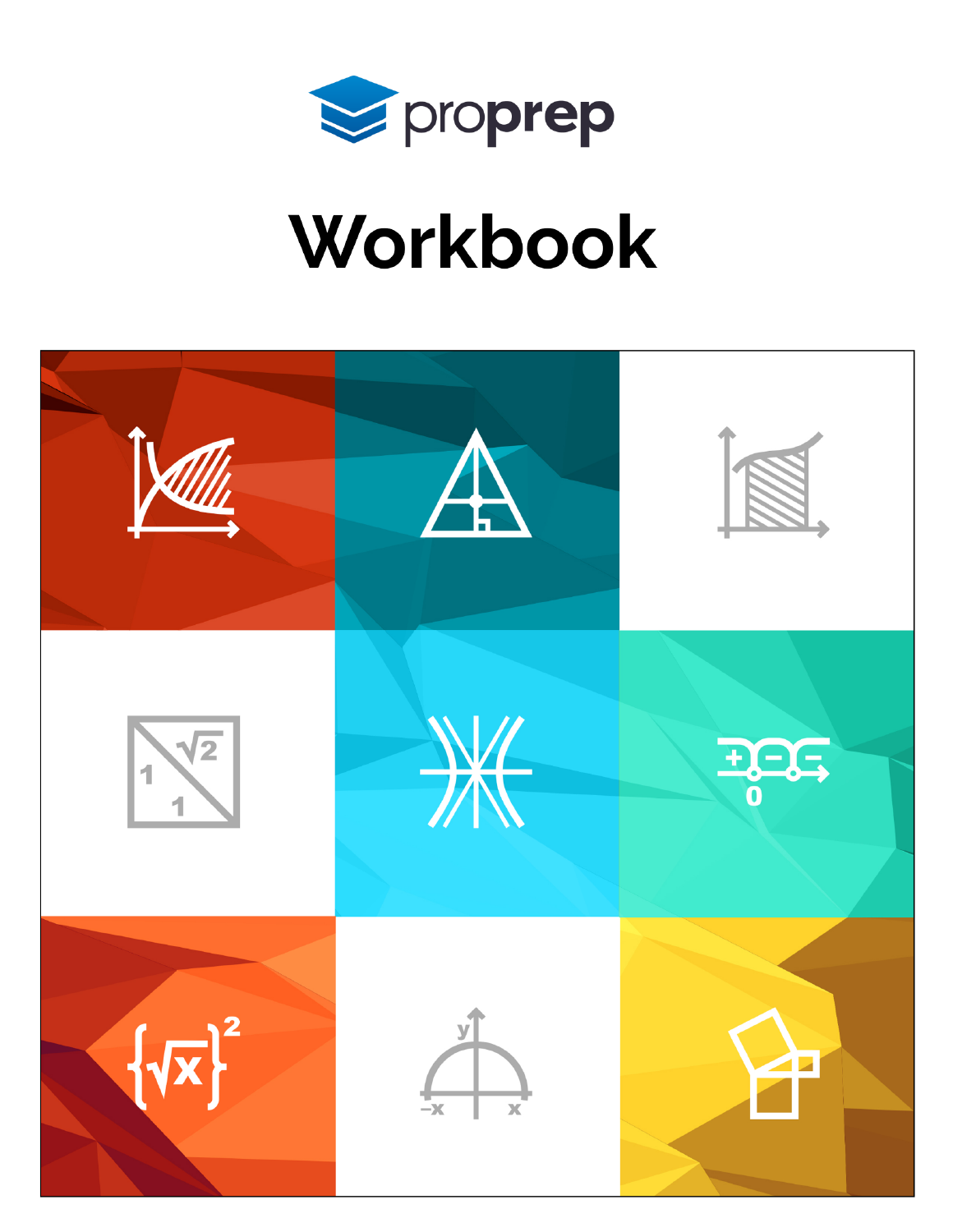# Table of Contents

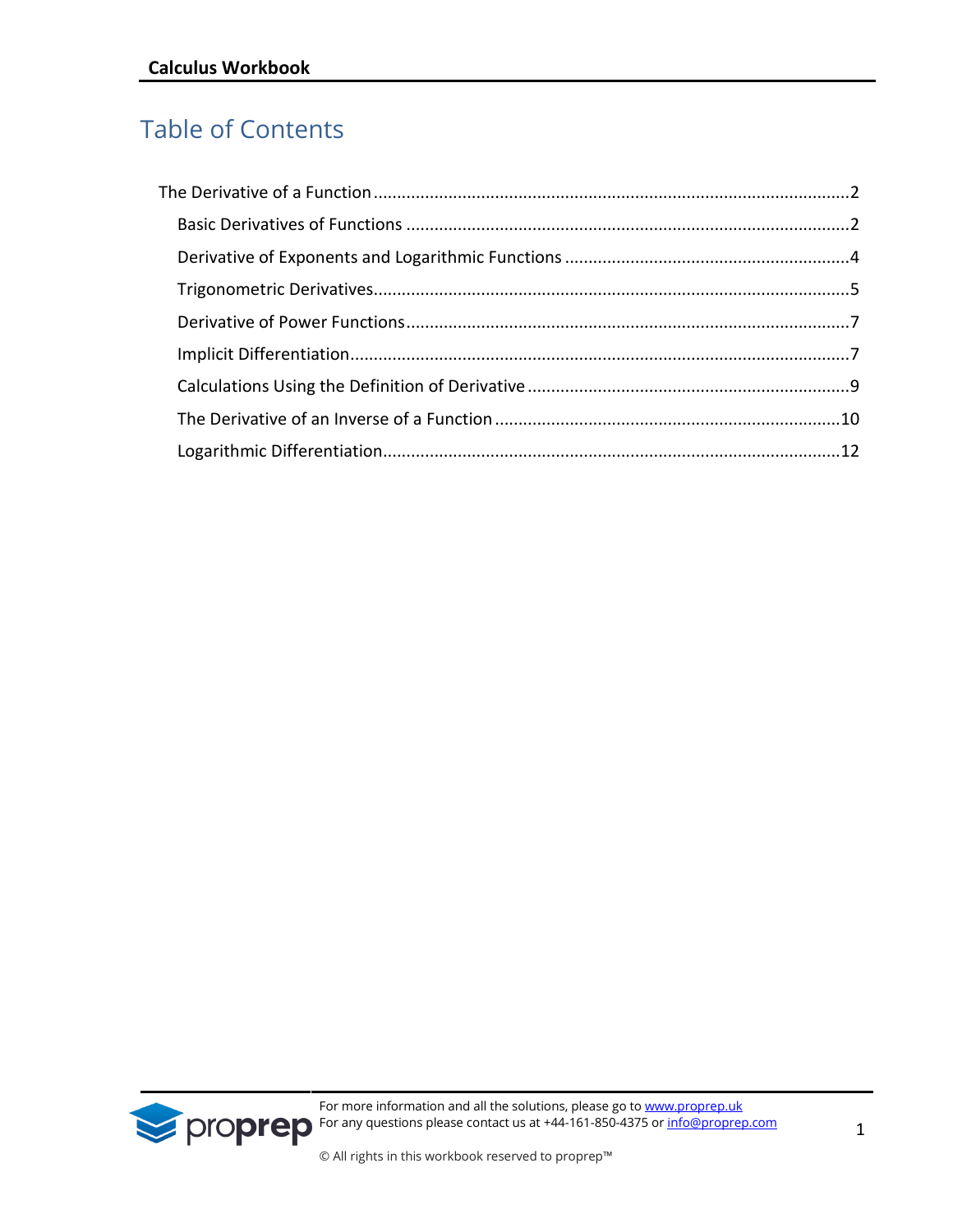# <span id="page-2-0"></span>**The Derivative of a Function**

### <span id="page-2-1"></span>**Basic Derivatives of Functions**

#### **Questions**

**1)** Find the first derivative:

a. 
$$
f(x)=4
$$
  
\nb.  $g(x) = \frac{e + \sqrt{2}}{2}$   
\nc.  $h(x) = x^4$   
\nd.  $y = \frac{1}{x^2}$   
\ne.  $f(x) = \sqrt{x}$   
\nf.  $y = \frac{1}{\sqrt{x}}$   
\ng.  $y = 4x^{10} + \frac{1}{x}$   
\nh.  $y = x + x^2$   
\ni.  $y = 4x^2 + 8x^3 - 5$   
\nj.  $y(x) = \frac{2}{x} - ex$   
\nk.  $y = \sqrt{2}x^2 + 2ex$   
\nl.  $y(t) = \frac{4}{t} + \sqrt[3]{t}$ 

2) Find the first derivative:  
\na. 
$$
y = (x^2 + 3)(x - 1)
$$
  
\nb.  $y = (4x + 10)(\sqrt{x} - 1)$   
\nc.  $y = (x - 1)(x - 1)(x - 2)$   
\nd.  $y = \frac{4x + 10}{x^2 - x}$   
\ne.  $y = \frac{x^2 + 4x - 1}{2x - 3}$   
\nf.  $y = \frac{ex + 1}{ex - 1}$   
\ng.  $y = (4x + 10)^3$   
\nh.  $y = (x^2 + 1)^5$   
\ni.  $y = \sqrt{(x^2 + x + 1)^3}$   
\nj.  $y = (2x + 1)^3 (4x - 5)^4$   
\nk.  $y = \frac{(2x + 3)^4}{(x - 5)^3}$   
\nl.  $y = \frac{1}{\sqrt[3]{4x + 1}}$ 

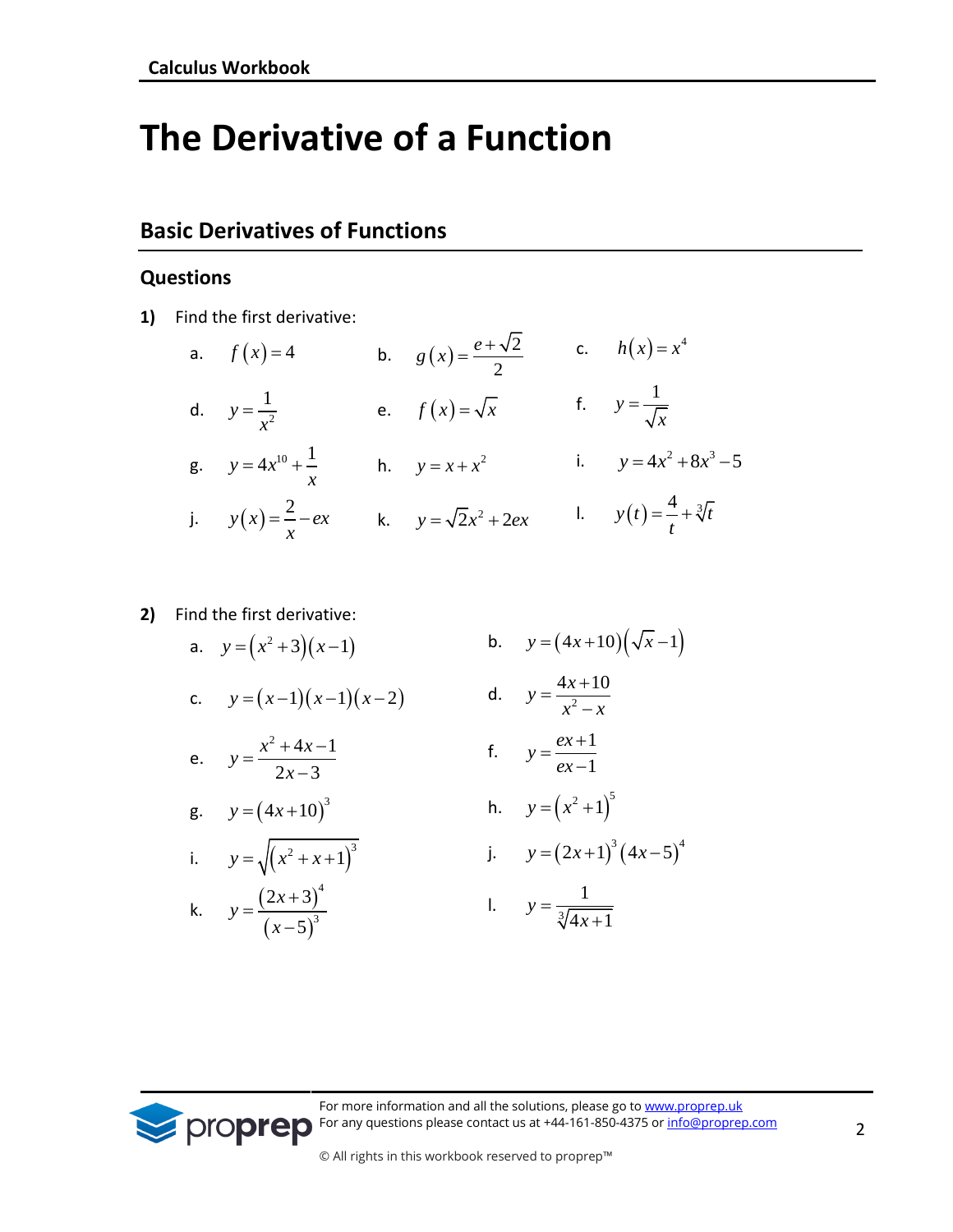#### **Answer Key**

**1)** a.  $f'(x) = 0$ b.  $g'(x) = 0$ c.  $h'(x) = 4x$ d.  $y'(x) = \frac{2}{x^3}$  $y'(x) = \frac{-2}{3}$ *x*  $f'(x) = \frac{-2}{3}$  e.  $f'(x)$ 1 2 *f x x*  $f(x) = \frac{1}{2\sqrt{x}}$  f.  $z'(x) = -\frac{1}{2x^{1.5}}$ 1 2 *z x x*  $f(x) = -\frac{1}{x}$ g.  $y'(x) = 40x^9$ 2  $y'(x) = 40x^9 - \frac{1}{x^2}$ *x*  $y'(x) = 40x^9 - \frac{1}{2}$  h.  $y'(x) = 1 + 2x$ i.  $y'(x) = 8x + 24x^2$ j.  $y'(x) = -\frac{2}{x^2}$  $y'(x) = -\frac{2}{x^2} - e$ *x*  $y'(x) = -\frac{2}{x^2} - e$  k.  $y'(x) = 2\sqrt{2x + 2e}$  l.  $y'(t) = -\frac{4}{t^2} + \frac{1}{2\sqrt[3]{t^2}}$ 4 1 3 *y t*  $t^2$   $3\sqrt[3]{t}$  $t'(t) = -\frac{4}{3} + -$ **2)** a.  $y'(x) = 3x^2 - 2x + 3$ b.  $y'(x)$  $y'(x) = 6\sqrt{x-4} + \frac{5\sqrt{x}}{x}$  $f(x) = 6\sqrt{x-4} + \frac{5\sqrt{x}}{2}$ c.  $y'(x) = 3x^2 - 8x + 5$ d.  $y'(x)$  $(2x^2+10x-5)$  $(x-1)$ <sup>'</sup> 2  $^{2}$  (x 1)<sup>2</sup>  $2(2x^2+10x-5)$ 1  $x^2 + 10x$ *y x*  $\frac{x^2}{x^2}$  $+10x-5$  $'(x) =$ − e.  $y'(x)$  $(x^2-35-5)$  $(3-2x)^{3}$ 2 2  $2(x^2-35-5)$  $\frac{1}{3-2}$  $y'(x) = \frac{2(x)}{x^2}$ *x*  $-35-5)$  $'(x) =$ − f.  $y'(x)$  $\left( ex-1\right) ^{2}$ 2 1  $y'(x) = \frac{-2e}{x^2}$ *ex*  $f(x) = \frac{-}{-}$ − g.  $y'(x) = 12(4x+10)^2$ h.  $y'(x) = 10x(x^2+1)^4$ i.  $y'(x) = \left(3x + \frac{3}{2}\right)\sqrt{x^2 + x + 1}$ j.  $y'(x) = 14(2x+1)^2(4x-5)^3(2x-1)$ k.  $y'(x)$  $(2x+3)^3 (2x-49)$  $(x-5)^{x}$ 3 4  $(2x+3)^3 (2x-49)$ 5  $(x+3)^3 (2x)$  $y'(x)$ *x*  $f(x) = \frac{(2x+3)^3 (2x-49)}{x^4}$ −  $\lfloor y'(x) \rfloor$  $(4x+1)$ 4 3 4  $3(4x+1)$ *y x x*  $f(x) = -$ +

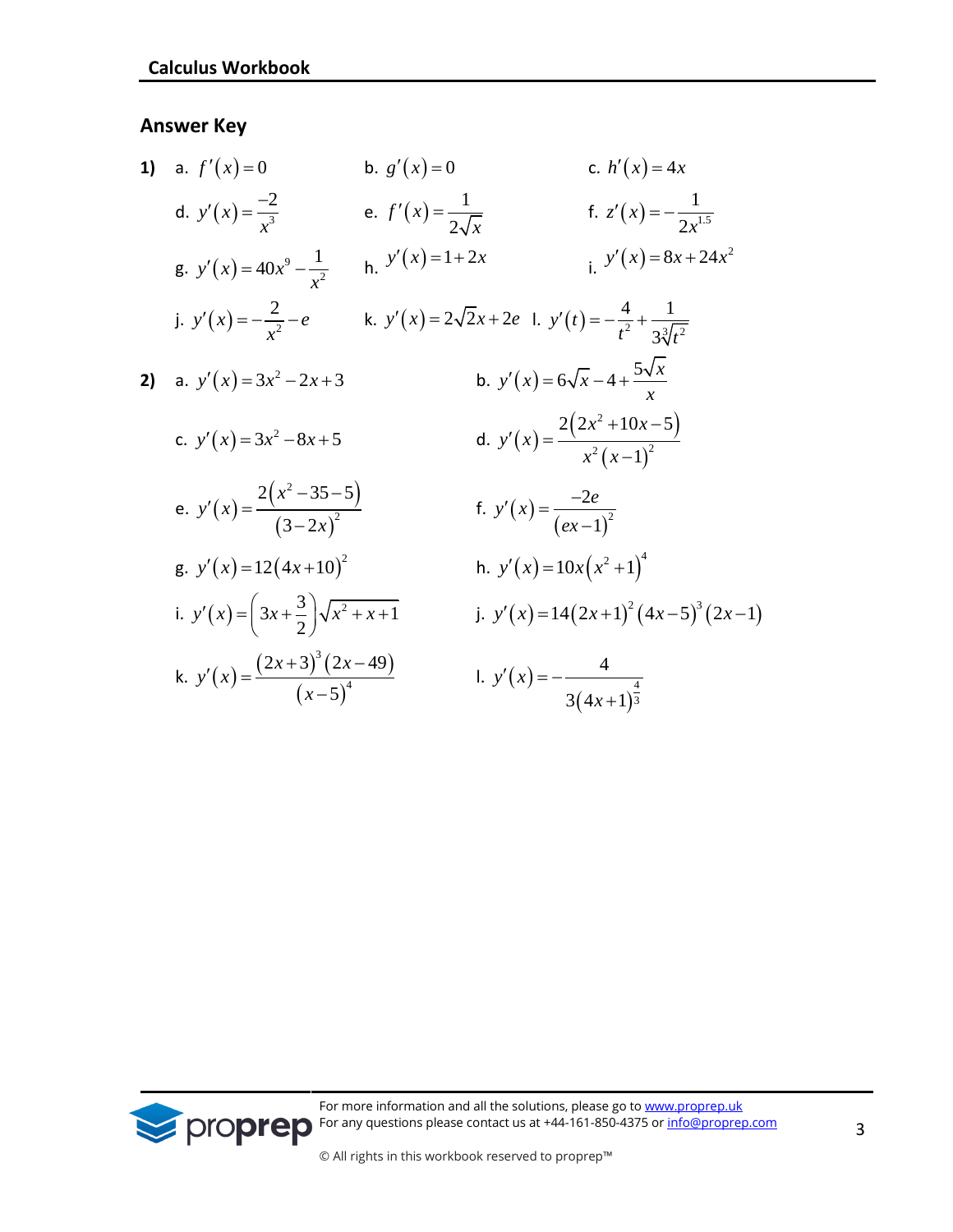# <span id="page-4-0"></span>**Derivative of Exponents and Logarithmic Functions**

#### **Questions**

**1)** Find the first derivative:

a. 
$$
y = e^x
$$
  
\nb.  $y = 4e^x + 2x^3$   
\nc.  $y = e^x(x^2 + x + 4)$   
\nd.  $y = \frac{e^x}{x^2 - x}$   
\ne.  $y = e^{4x-1} + e^{2x}$   
\nf.  $y = e^{-x}(x+1)$   
\ng.  $y = \frac{e^{2x} - x}{e^{4+x}}$   
\nh.  $y = e^{\sqrt{x}}$   
\ni.  $y = \frac{e^{\pi x}}{x-2}$   
\nj.  $y = \frac{1}{\sqrt{e^{4x} + 1}}$   
\nk.  $y = \sqrt[3]{e^{x^2+1} + 1}$   
\nl.  $y = \frac{e^{-x^2}}{x}$ 

**2)** Find the first derivative and second derivatives:

<span id="page-4-1"></span>a. 
$$
y = \frac{\ln x}{x}
$$
 b.  $y = \ln^2 x + \frac{1}{\ln x}$  c.  $y = e^{2x} \ln(x^2 + 4)$  d.  $y = \frac{\ln x}{e^x}$ 

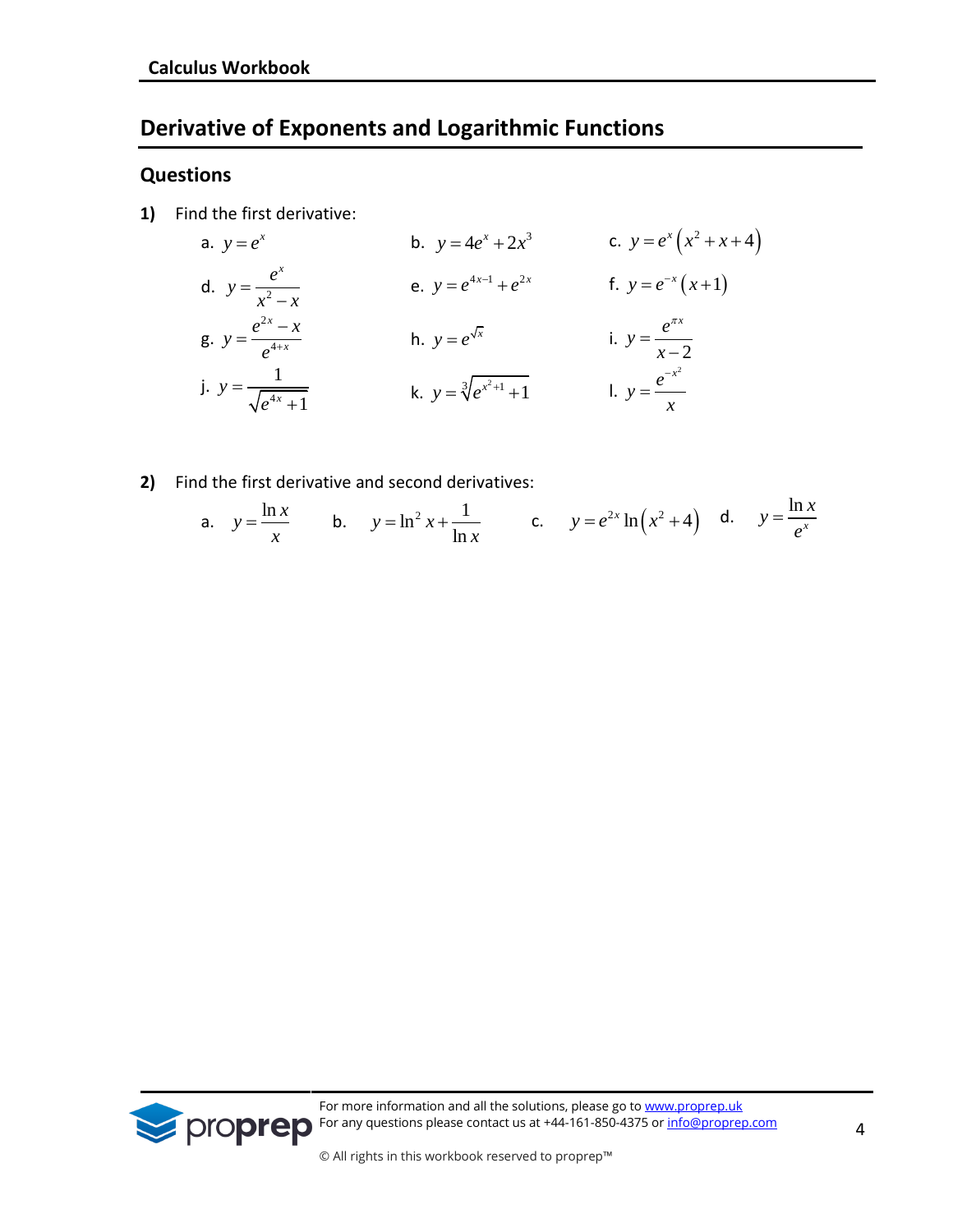#### **Answer Key**

1) a. 
$$
y'(x) = e^x
$$
  
\nb.  $y'(x) = 4e^x + 6x^2$   
\nc.  $y'(x) = e^x(x^2 + 3x + 5)$   
\nd.  $y'(x) = \frac{e^x(x^2 - 3x + 1)}{(x^2 - x)^2}$   
\ne.  $y'(x) = 4e^{4x-1} + 2e^{2x}$   
\nf.  $y'(x) = -xe^{-x}$   
\ng.  $y'(x) = e^{-x-4}(x+e^{2x}-1)$   
\nh.  $y'(x) = \frac{e^{\sqrt{x}}}{2\sqrt{x}}$   
\ni.  $y'(x) = \frac{e^{\pi x}( \pi x - (2\pi + 1))}{(x-2)^2}$   
\nj.  $y'(x) = \frac{-2e^{4x}}{(e^{4x}+1)\sqrt{e^{4x}+1}}$   
\nk.  $y'(x) = \frac{2e^{x^2}x}{3\sqrt[3]{(e^{x^2}+1)^2}}$   
\nl.  $y'(x) = \frac{e^{-x^2}(2x^2+1)}{x^2}$   
\n2) a.  $y'(x) = \frac{1-\ln(x)}{x^2}$ ,  $y''(x) = \frac{2\ln(x)-3}{x^3}$   
\nb.  $y'(x) = \frac{2\ln^2(x)-1}{x\ln^2(x)}$ ,  $y''(x) = \frac{2\ln^4(x)+2\ln^3(x)+\ln(x)+2}{x^2\ln^3(x)}$   
\nc.  $y'(x) = 2e^{2x}(\ln(x^2+4)+\frac{x}{x^2+4})$ ,  $y''(x) = \frac{2e^{2x}(4x^3-x^2+2(x^2+4)^2\ln(x^2+4)+16x+4)}{(x^2+4)^2}$   
\nd.  $y'(x) = \frac{(\frac{1}{x}-\ln(x))}{e^x}$ ,  $y''(x) = \frac{e^x(-x^2\ln(x)-2x-1)}{x^2}$ 



For more information and all the solutions, please go to [www.proprep.uk](http://www.proprep.uk/) For any questions please contact us at +44-161-850-4375 or [info@proprep.com](mailto:info@proprep.com)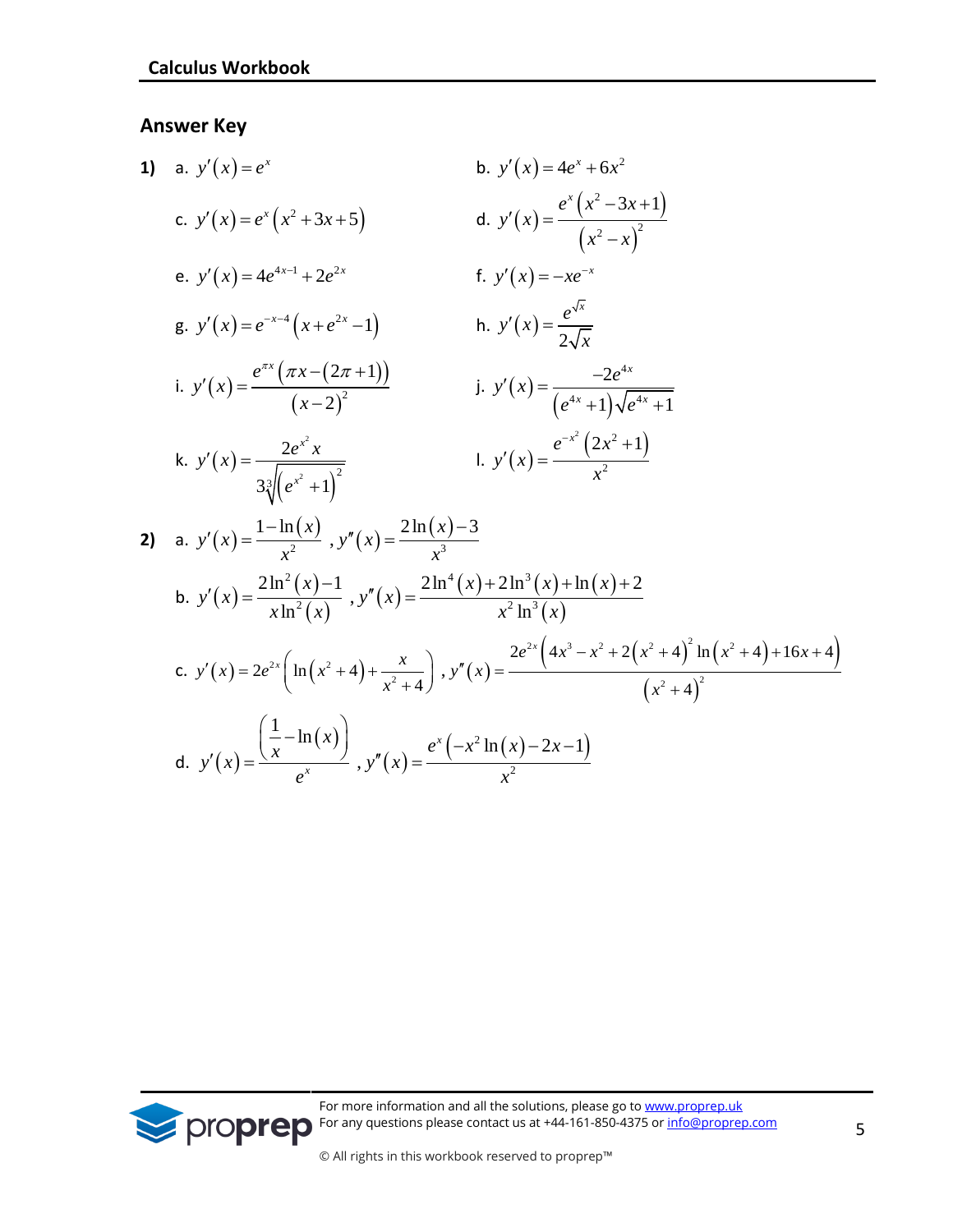# **Trigonometric Derivatives**

#### **Questions**

**1)** Find the first derivative:

a. 
$$
f(x) = \sin x
$$
  
\nb.  $g(x) = \sin 4x$   
\nc.  $y = \cos(0.5x)$   
\nd.  $y = \sin^2 x$   
\ne.  $f(x) = \cos^4(5x)$   
\nf.  $z(x) = \sqrt{\sin 2x}$   
\ng.  $y = \sin x \cos 3x$   
\nh.  $y = \frac{\sin x - 1}{\cos 2x + 2}$   
\ni.  $y = x^3 \sin 4x$   
\nj.  $y(x) = \ln(\cos(x))$   
\nk.  $y = e^{\sin 2x} \ln x$   
\nl.  $y(t) = \sin(\cos(x))$ 

#### **Answer key**

1) a. 
$$
f'(x) = \cos(x)
$$
  
\nb.  $g'(x) = 4\cos(4x)$   
\nc.  $y'(x) = -0.5\sin(0.5x)$   
\nd.  $y'(x) = 2\sin(x)\cos(x)$   
\ne.  $f'(x) = -500\sin^3(x)$   
\nf.  $f'(x) = \frac{\cos(2x)}{\sqrt{\sin(2x)}}$   
\ng.  $y'(x) = \cos(x)\cos(3x) - \sin(x)\sin(3x) - 3\sin(x)$   
\nh.  $y'(x) = \frac{\cos(x)\cos(2x) + 2\cos(x) + 2\sin(x)\sin(2x) - 2\sin(2x)}{(\cos 2x + 2)^2}$   
\ni.  $y'(x) = 3x^2 \sin(4x) + 4x^3 \cos(4x)$   
\nj.  $y'(x) = -\tan(x)$   
\nk.  $y'(x) = e^{\sin 2x} (2\cos(2x) \ln(x) + \frac{1}{x})$   
\nl.  $y'(t) = -\sin(t) \cdot \cos(\cos(t))$ 

For more information and all the solutions, please go to [www.proprep.uk](http://www.proprep.uk/) **CODICO** For any questions please contact us at +44-161-850-4375 or [info@proprep.com](mailto:info@proprep.com)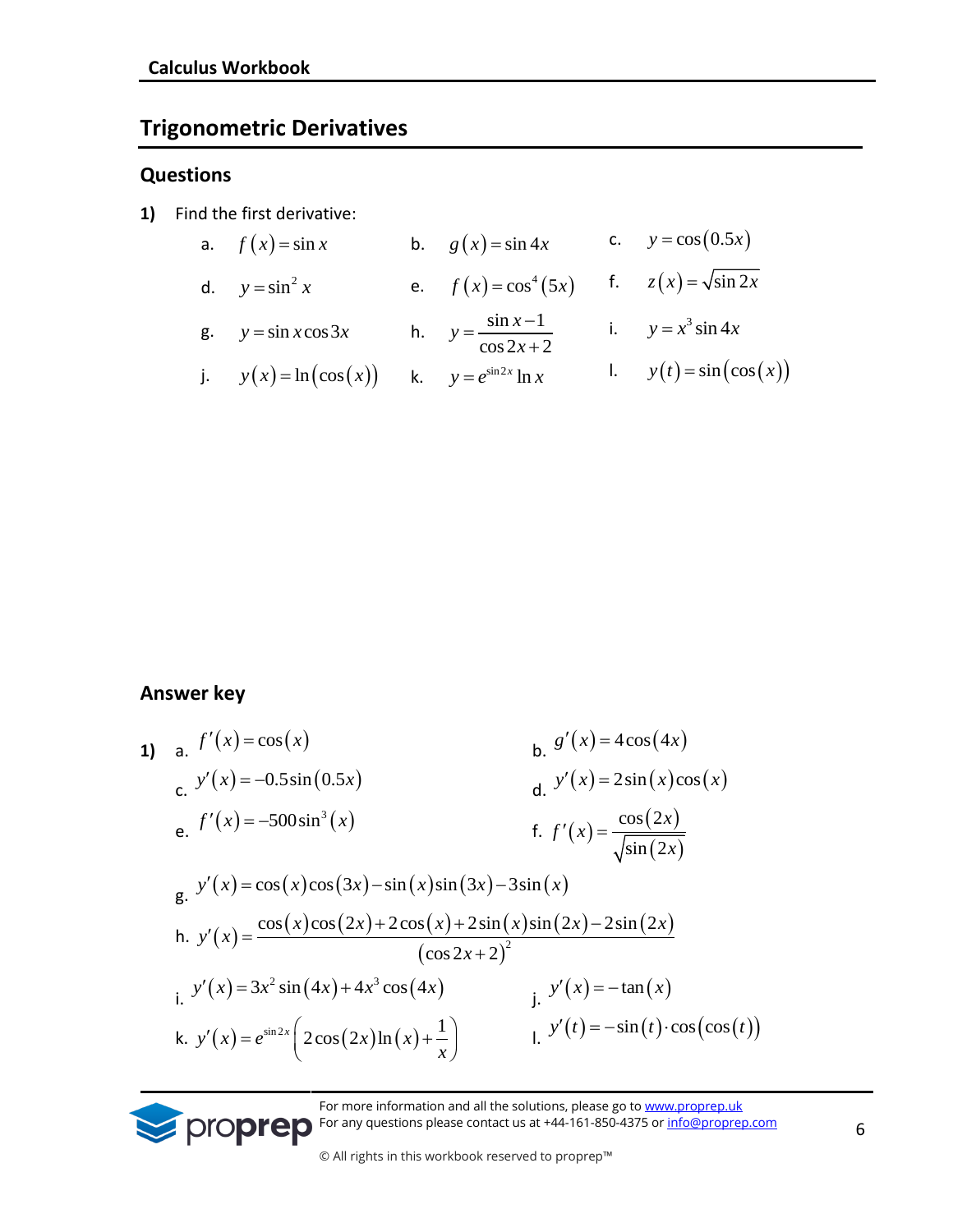# <span id="page-7-0"></span>**Derivative of Power Functions**

#### **Questions**

**1)** Find the first derivative:

a. 
$$
y = x^{2x}
$$
  
\nb.  $y = x^{\ln x}$   
\nc.  $y = (\ln x)^x$   
\nd.  $y = (x^2 + 1)^{4x}$   
\ne.  $y = x^{x^2 + 1}$   
\nf.  $y = (\sqrt{x})^{\sqrt{2x}}$   
\ng.  $y = x^{e^x}$   
\nh.  $y = (x^{x^x})$   
\ni.  $y = (\sin x)^x$   
\nj.  $y = x^{\cos 2x}$   
\nk.  $y = (\tan x)^{2x}$   
\nl.  $y = (\sin x)^{\ln x}$ 

#### <span id="page-7-1"></span>**Answer key**

1) a. 
$$
y'(x) = 2x^{2x} (\ln(x) + 1)
$$
  
\nb.  $y'(x) = \frac{2e^{\ln^2(x)} \ln(x)}{x}$   
\nc.  $y'(x) = \ln(x)^x \cdot (\ln(\ln(x)) + \frac{1}{x})$   
\nd.  $y'(x) = 4(x^2 + 1)^{4x} \cdot (\ln(x^2 + 1) + \frac{2x^2}{x^2 + 1})$   
\ne.  $y'(x) = x^{x^2+1} (2x \ln(x) + \frac{x^2 + 1}{x})$   
\nf.  $y'(x) = \sqrt{x}^{\sqrt{2x}} \cdot \frac{1}{2} (\frac{\ln(x)}{\sqrt{2x}} + \frac{\sqrt{2x}}{x})$   
\ng.  $y'(x) = x^{e^x} \cdot x (\ln(x) + \frac{1}{x})$   
\nh.  $y'(x) = x^{x^x+x} (\ln^2(x) + \ln(x) + x^{x-1})$   
\ni.  $y'(x) = (\sin(x))^x [\ln(\sin(x)) + x \cot(x)]$   
\nj.  $y'(x) = x^{\cos(2x)} [-\sin(2x)2\ln(x) + \frac{1}{x}\cos(2x)]$   
\nk.  $y'(x) = (\tan(x))^{2x} [2 (\ln(\tan(x)) + \frac{x\sin(x)}{\cos^2 x})]$   
\nl.  $y'(x) = \sin(x)^{\ln(x)} [\frac{\ln(\sin(x))}{x} + \ln(x)\cot(x)]$ 

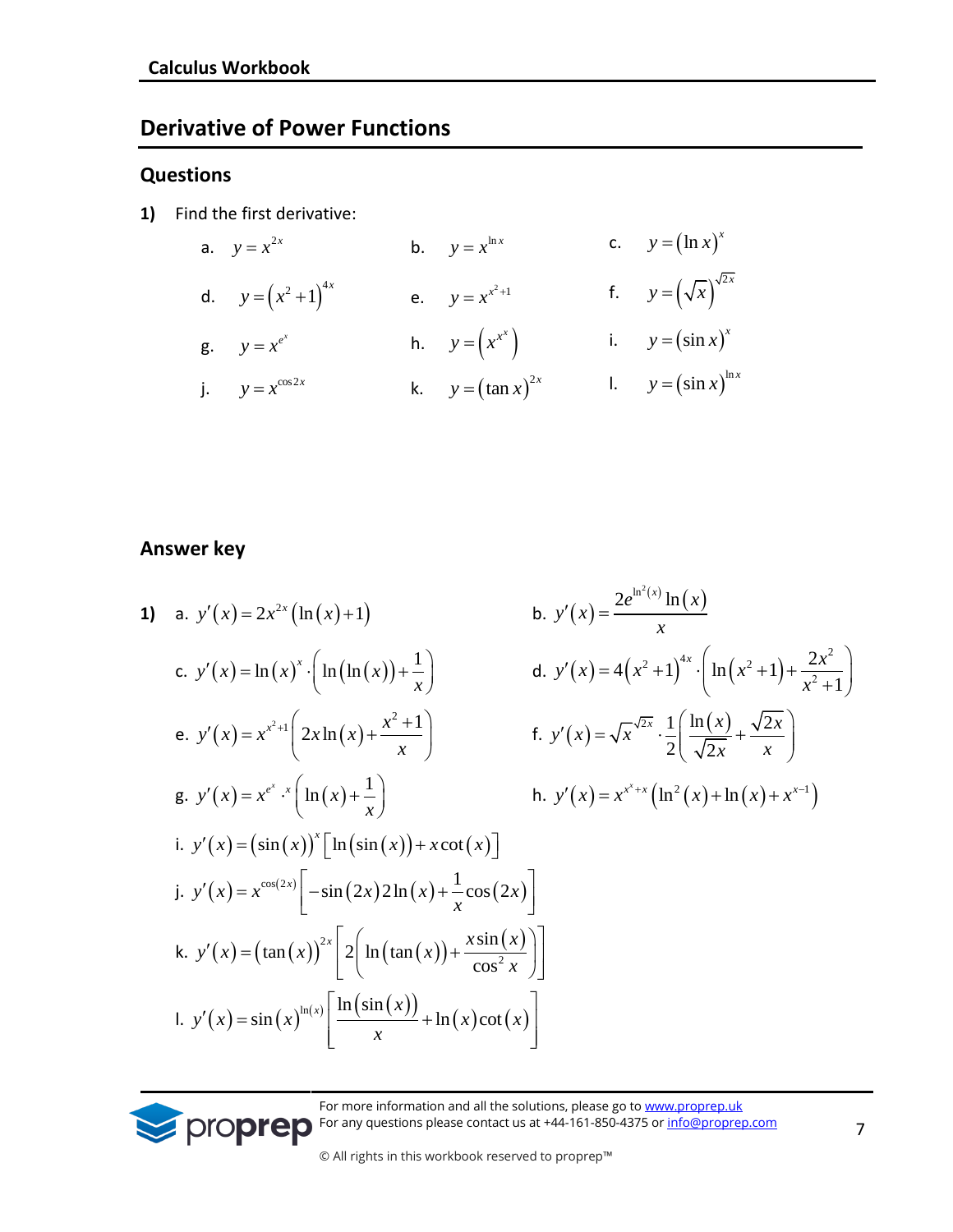# **Implicit Differentiation**

#### **Questions**

**1)** Find  $y'$  :

a. 
$$
x^2 + y^2 = 1
$$
  
\nb.  $x^2y^3 = x + y^2$   
\nc.  $\frac{y^2 + x}{y^3 - 4x} = 1$   
\nd.  $\sqrt{y} + \sqrt{x} = 1$   
\ne.  $(y+2)^3 = xy$   
\nf.  $e^x + e^y = 1$   
\ng.  $\ln x + \ln y = y$   
\nh.  $(\ln y)^2 + y \ln x = 1$   
\ni.  $\sin y + \cos x = y^2$   
\nj.  $x \tan y = \sqrt{y}$   
\nk.  $x^y + y^x = 1$   
\nl.  $y^{\ln x} + x^{\ln y} = 4$ 

- <span id="page-8-0"></span>**2)** Find the first and the second derivatives:
	- a.  $x^2 + y^3 = 1$  b.  $x^2y^3 = x + y$ c.  $\ln x + \ln y = 1$  d.  $\sin x + \sin y = x$

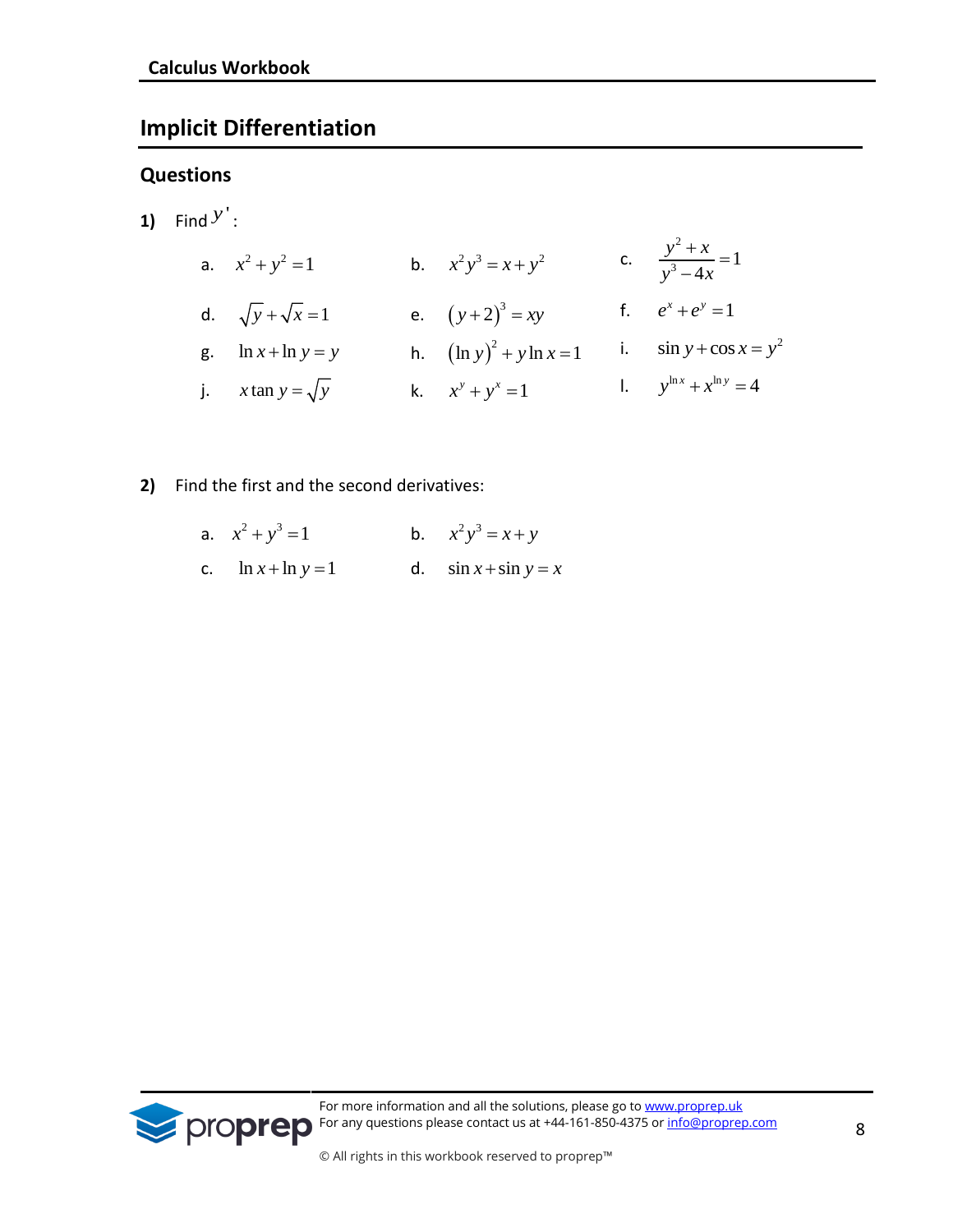#### **Answer Key**

1) a. 
$$
y'(x) = -\frac{x}{y}
$$
  
\nb.  $y'(x) = \frac{1-2xy^3}{3xy^2-2y}$   
\nc.  $y'(x) = \frac{-y^3-4y^2}{-y^4-8xy-3xy^2}$   
\nd.  $y'(x) = -\sqrt{\frac{y}{x}}$   
\ne.  $y'(x) = \frac{y}{3(y+2)^2-x}$   
\nf.  $y'(x) = -e^{x-y}$   
\ng.  $y'(x) = \frac{y}{x(y-1)}$   
\nh.  $y'(x) = -\frac{y^2}{z(2\ln y + y\ln x)}$   
\ni.  $y'(x) = \frac{\sin x}{\cos y - 2y}$   
\nj.  $y'(x) = \frac{\tan y}{3\sqrt[3]{y^2} - \frac{x}{\cos^2 y}}$   
\nk.  $y'(x) = -\frac{y^2(\ln y + 1)}{x^y(\ln x + \frac{x}{y})}$   
\nl.  $y'(x) = -\frac{y\ln y}{x\ln x}$   
\n2) a.  $y'(x) = \frac{-2x}{3y^2}, y''(x) = \frac{2y^2 + 8x^2}{9y^6}$   
\nb.  $y'(x) = \frac{1-2xy^3}{3x^2y^2-1}, y''(x) = -2\left[y^3 + 3xy^2\frac{1-2xy^3}{3x^2y^2-1}\right] \left[3x^2y^2-1\right] - 6\left(1-2xy^3\right)\left(xy^2 + 2x^2y\frac{1-2xy^2}{3x^2y^2-1}\right)$   
\nc.  $y'(x) = -\frac{y}{x}$ ,  $y''(x) = \frac{2y}{x^2}$   
\nd.  $y'(x) = \frac{1-\cos(x)}{\cos(y)}$ ,  $y''(x) = \frac{(1+\sin(x))\cos(y)}{\sin(y)(\cos(x)-1)}$ 

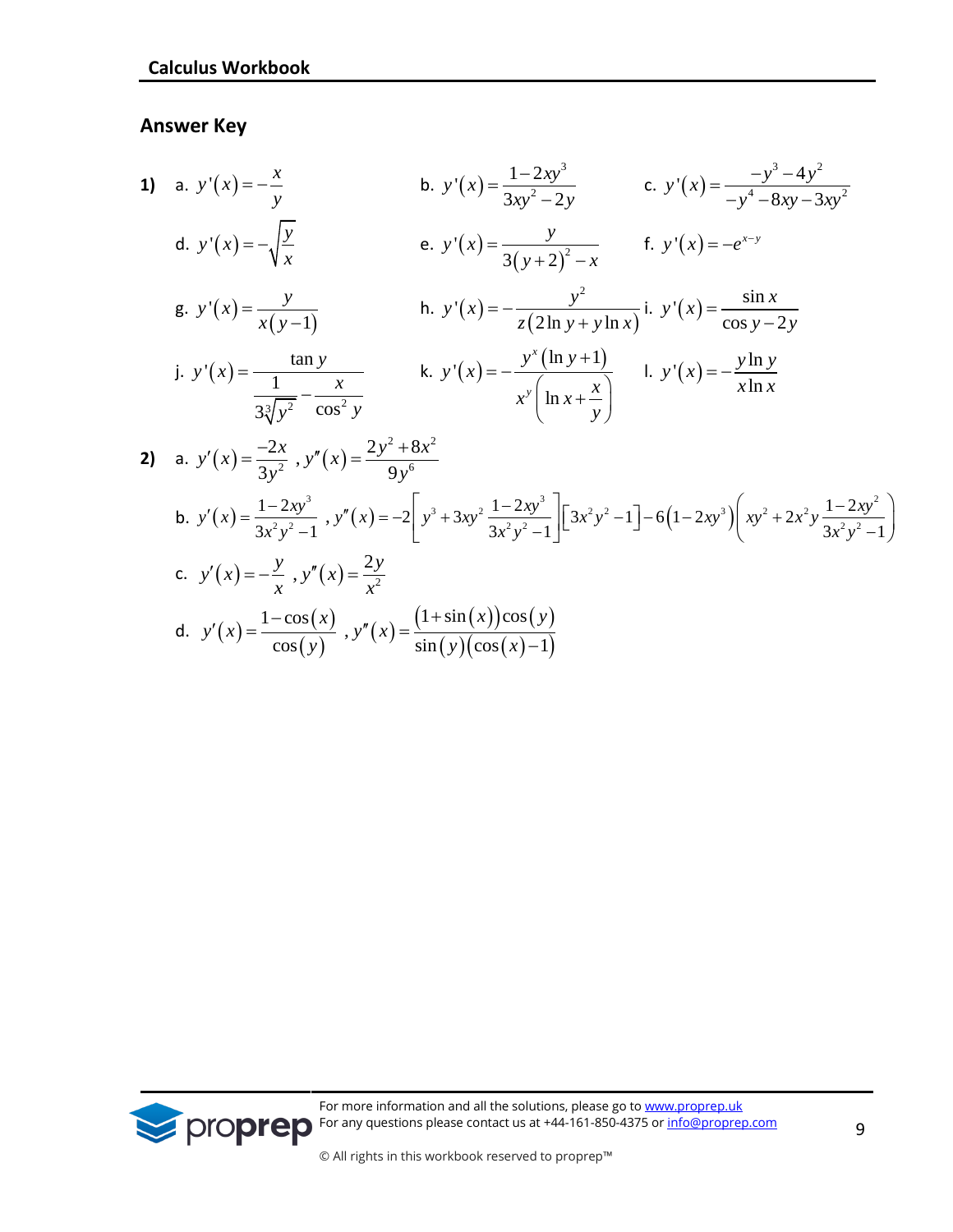# **Calculations Using the Definition of Derivative**

#### **Questions**

**1)** Find the first derivative of the given function using the definition of the derivative:

<span id="page-10-0"></span>

|                                        | a. $f(x) = x^2$ b. $g(x) = x^2 + 4x + 1$ c. $f(x) = x^3$ d. $y = \frac{1}{x}$ |                     |                  |
|----------------------------------------|-------------------------------------------------------------------------------|---------------------|------------------|
| e. $f(x) = \sqrt{x}$ f. $z(x) = \ln x$ |                                                                               | <b>g.</b> $y = e^x$ | h. $y = \sin 2x$ |

#### **Answer Key**

1) a. 
$$
y'(x) = 2x
$$
  
\nb.  $y'(x) = 2x + 4$   
\nc.  $y'(x) = 3x^2$   
\nd.  $y'(x) = \frac{-1}{x^2}$   
\ne.  $y'(x) = \frac{1}{2\sqrt{x}}$   
\nf.  $y'(x) = \frac{1}{x}$   
\ng.  $y'(x) = e^x$   
\nh.  $y'(x) = 2\cos(x)$ 

For more information and all the solutions, please go to [www.proprep.uk](http://www.proprep.uk/) **SCOPPED** For any questions please contact us at +44-161-850-4375 or [info@proprep.com](mailto:info@proprep.com)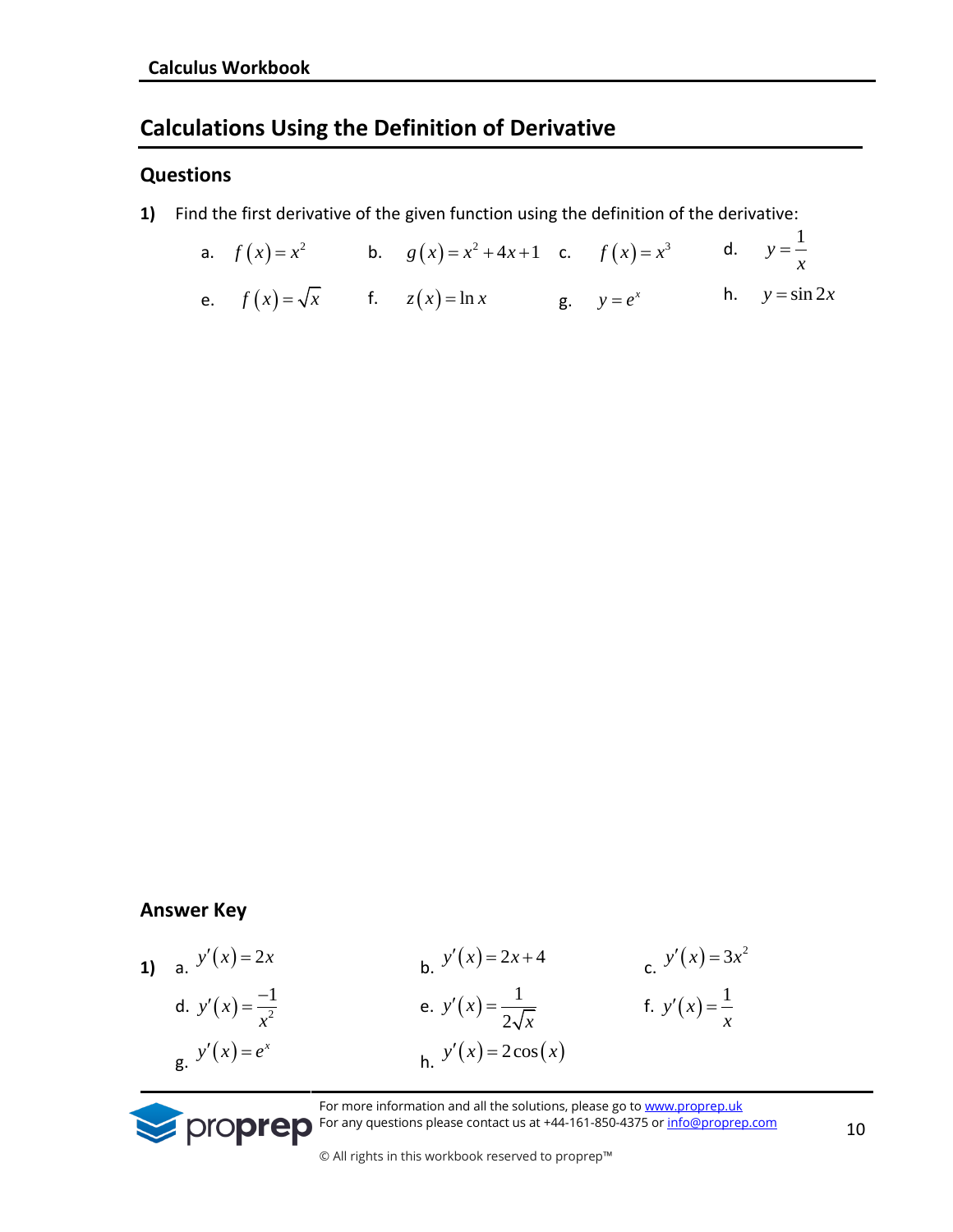# **The Derivative of an Inverse of a Function**

#### **Questions**

**1)** Prove that  $(\ln x)$  $\ln x$ )' =  $\frac{1}{x}$ *x*  $=$   $\frac{1}{2}$ . Use the rule of derivative of the inverse function.

**2)** Prove that 
$$
(\sqrt{x})' = \frac{1}{2\sqrt{x}}
$$
. Use the rule of derivative of the inverse function.

- **3)** Prove that  $(\arcsin x)' = \frac{1}{\sqrt{1+x^2}}$  $arcsin x$ <sup>'</sup> =  $\frac{1}{\sqrt{1}}$ 1 *x x* = + . Use the rule of derivative of the inverse function.
- **4)** Prove that  $(\arcsin x)' = \frac{1}{\sqrt{1-x^2}}$  $arcsin x$ <sup>'</sup> =  $\frac{1}{\sqrt{1}}$ 1 *x x* = − . Use the rule of derivative of the inverse function.
- **5)** Supposed that  $f^{-1}$  is the inverse function of a differentiable function  $f$  and that:  $f(2)=7$  ,  $f'(2)=\sqrt{7}$ . Find  $(f^{-1})=(7)$ .

#### **Answer Key**

**1-4)** To view the answers to the exercises, please refer to the appropriate videos on site.

$$
5) \frac{1}{\sqrt{7}}
$$